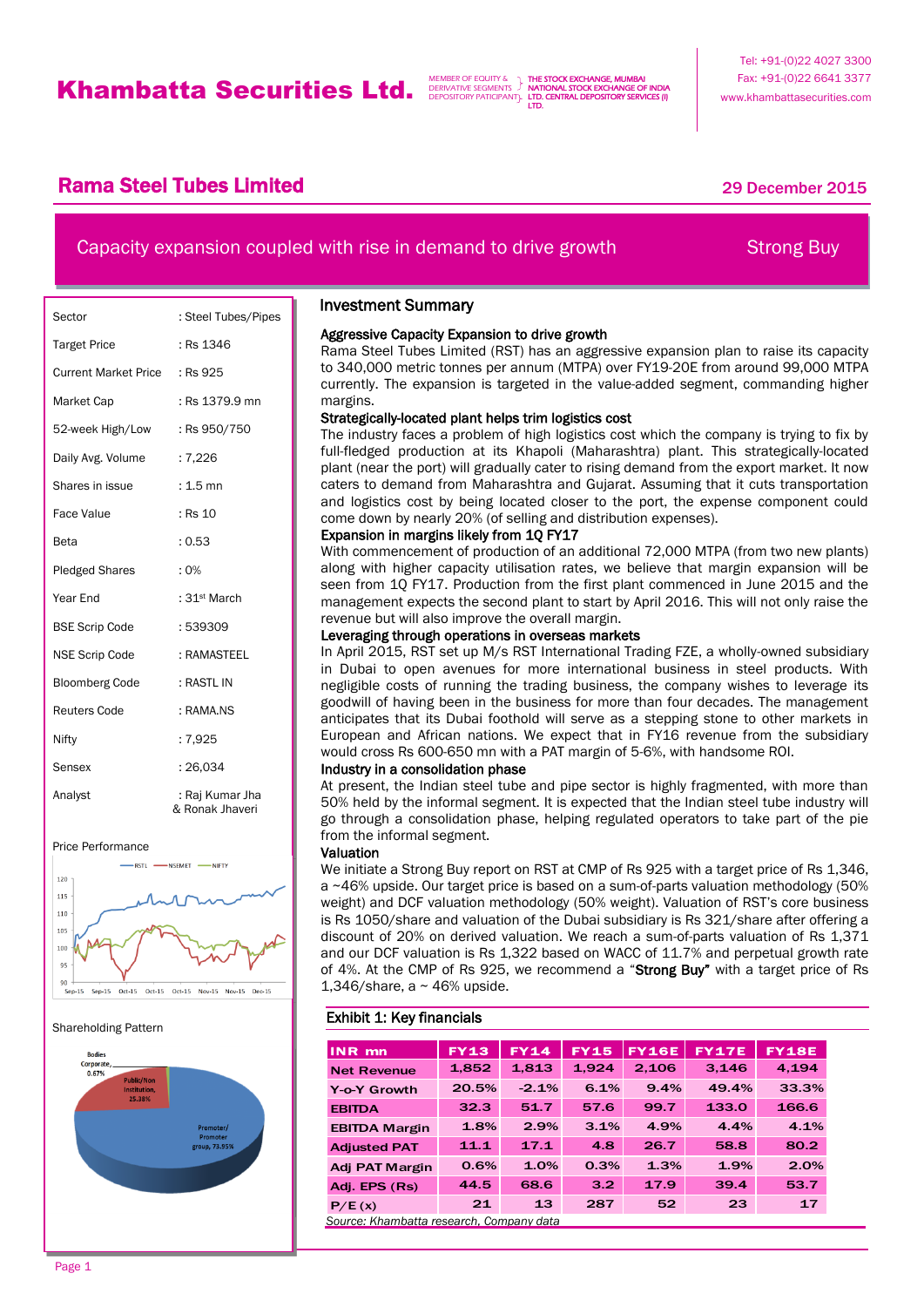THE STOCK EXCHANGE, MUMBAI NATIONAL STOCK EXCHANGE OF INDIA LTD. CENTRAL DEPOSITORY SERVICES (I) LTD.

## **Rama Steel Tubes Limited 2015** 29 December 2015

### Company Profile

Incorporated in 1974, Rama Steel Tubes Limited transforms basic steel to tubes, galvanized products, structures, etc. These are value-added products for infrastructure projects and the new emerging sectors such as automobiles and oil pipe-lines. With experience of more than four decades in the steel component sector, RST has diversified business segments catering to domestic and export markets. It is a steel processor not a steel manufacturer.

It has three manufacturing plants: two at Sahibabad (Uttar Pradesh) with capacities of 75,000 MTPA and 24,000 MTPA, and one at Khopoli (Maharashtra) with capacity of 36,000 MTPA. For the Khopoli plant, the company is planning to ramp up capacity to 240,000 MTPA, taking its overall installed capacity to around 340,000 MTPA. It has operations in the United Kingdom, the UAE, Sri Lanka, Ethiopia, Kenya, Uganda, Ghana, Kuwait, etc. By recognizing the contribution of the company to exports, the Government of India has cleared it as an export house. It was formerly listed on the Delhi Stock Exchange and has recently been listed on the NSE and the BSE.



With experience of more than four decades in the steel component sector, RST has diversified business segments catering to domestic and export markets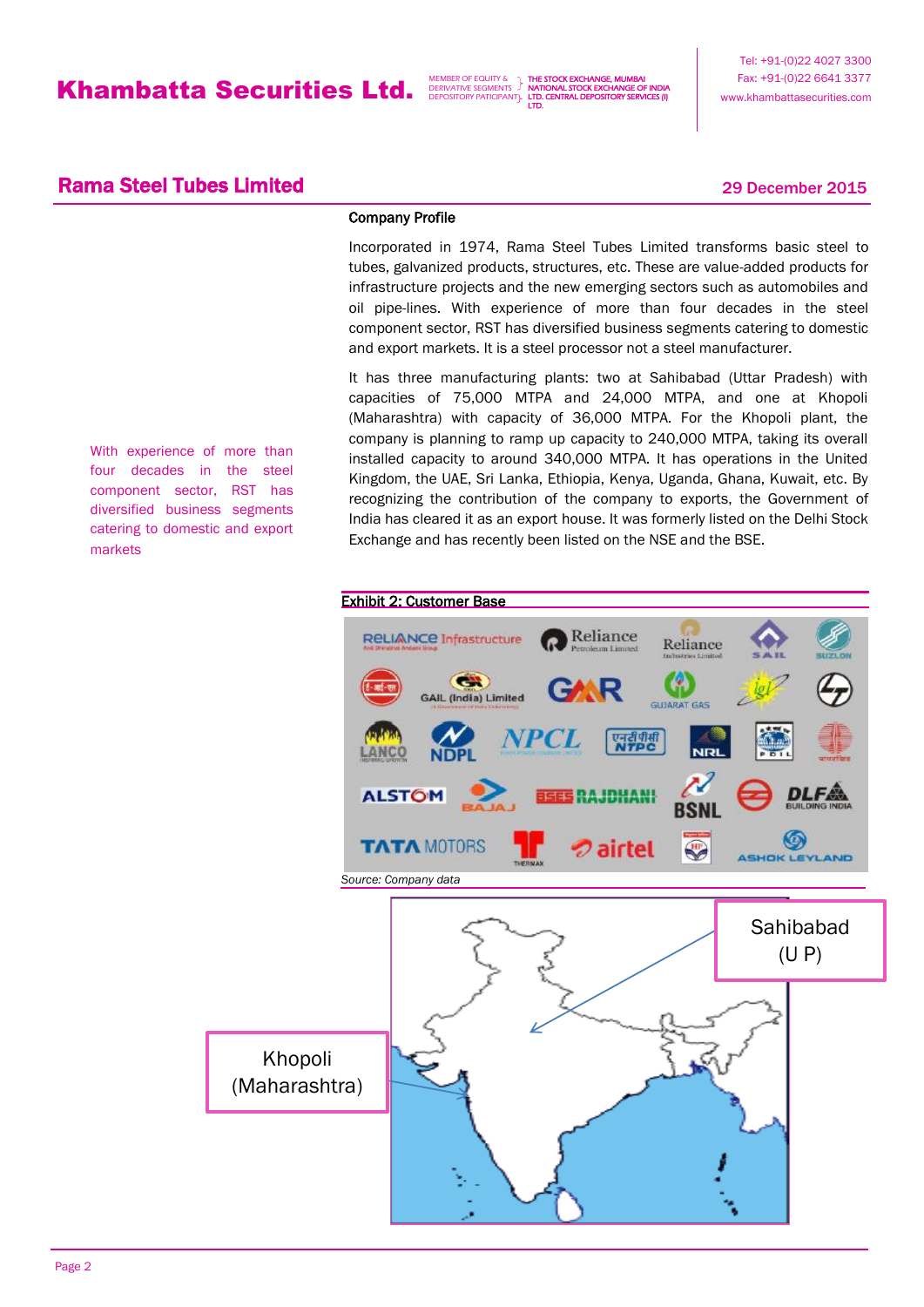THE STOCK EXCHANGE, MUMBAI NATIONAL STOCK EXCHANGE OF INDIA LTD. CENTRAL DEPOSITORY SERVICES (I) LTD.

## **Rama Steel Tubes Limited 2015** 29 December 2015

### Exhibit 3: Diversified product line



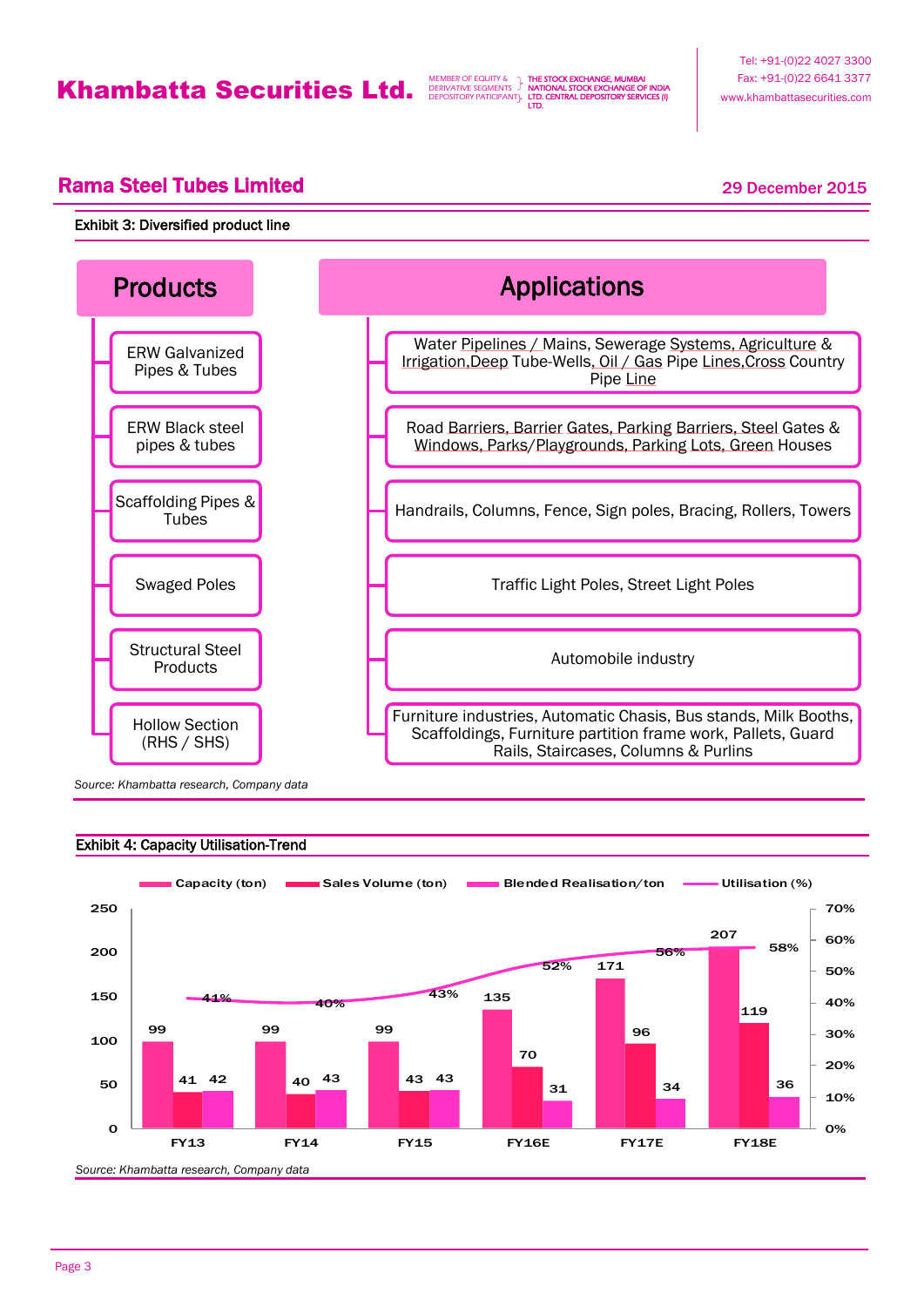THE STOCK EXCHANGE, MUMBAI NATIONAL STOCK EXCHANGE OF INDIA LTD. CENTRAL DEPOSITORY SERVICES (I) LTD.

## **Rama Steel Tubes Limited 2015** 29 December 2015

India's production capacity is projected to increase to about 300 MT by 2025

Growth in the private sector is expected to be boosted by the new policies on Make in India, import of foreign technology and foreign direct investment

# The Steel Sector

### Introduction

India is the world's third-largest producer of crude steel after China and Japan. The growth in the Indian steel sector has been driven by the domestically available raw material iron ore and by cost-effective labour. India's steel production capacity expanded from about 75 million tonnes per annum (MTPA) in FY10 to about 90.5 MT in FY15.

India's production capacity is projected to increase to about 300 MT by 2025. However, per-capita steel consumption is quite low, 60 kg, against the world average of 216 kg. This low consumption indicates the huge growth potential for the Indian steel industry. We believe that it is already in expansion mode. In line with the strong economic outlook and plans to expand steel production, it is likely that India will be on a fast-track growth path in steel production to lead to it being the second-largest steel producer within a few years.

In FY15, the consumption of finished steel rose to 76.36 MT. Rising domestic demand by sectors such as infrastructure, real estate and automobiles has put the Indian steel industry on the world map. The country's steel consumption is expected to reach 104 MT by 2017. Growth in the private sector is expected to be boosted by the new policies on Make in India, import of foreign technology and foreign direct investment.

After the slowdown of the last few years, demand for steel in India is showing signs of rebounding. The World Steel Association (WSA) expects that India's use will rise 7.6% to 87.6 MT in CY16. According to the WSA, India's outlook has been improving after the election of the new government, which has been promising probusiness reforms. However, the high degree of inflation and fiscal consolidation are key downside risks to the outlook.

We believe that the worst in the Indian steel sector appears to be over. Being a cyclical industry, there might be gradual improvement but recent developments such as an increase in automobile sales, lower interest rates and greater industrial production seem encouraging.

### The Steel Pipe Market

The global export market of steel pipes is stated to be nearly US \$27 bn a year, with the US, Western Europe, Australia and Japan being the largest importers. India is one of the major exporting nations besides Indonesia, Malaysia and Thailand.

The Indian steel-pipe sector consists of firms primarily manufacturing seamless or welded steel pipes or tubes or ferrous pipe or tube fittings. In the recent past, steelpipe manufacturers have added significant capacities perceiving strong domestic and export demand. We believe that, with the increase in demand, utilisation rates for ERW pipe-makers will improve. Further, growing oil and gas demand across the world and with new pipeline infrastructure in process, revenue of Indian steel pipemakers should be on the higher side.

The rise in demand for housing and commercial spaces in urban regions has led to huge demand in the hollow section and ERW pipes. The rising number of malls and high-rises has led to increased demand for structural/hollow steel products as they are stronger and have a better aesthetic.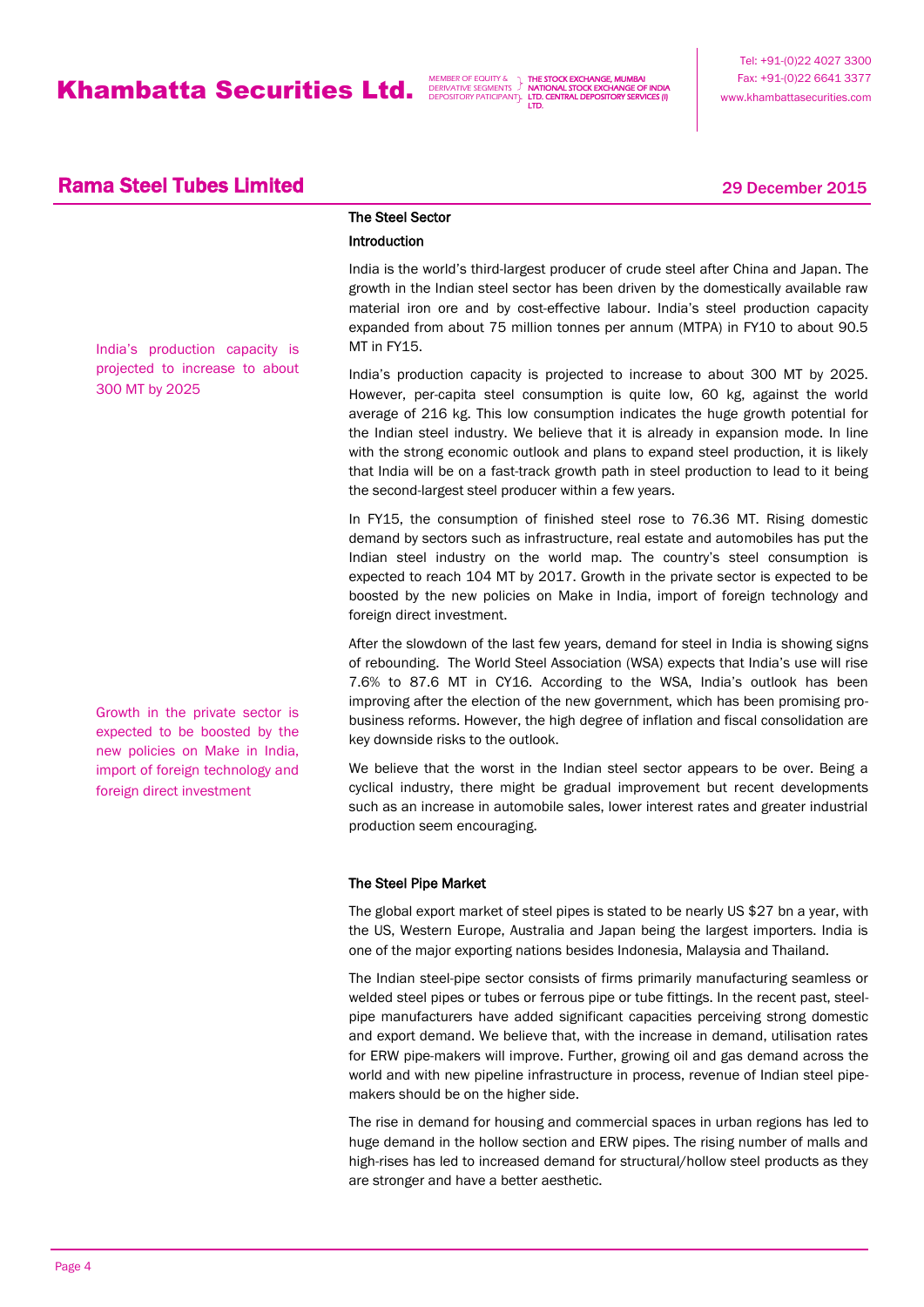THE STOCK EXCHANGE, MUMBAI NATIONAL STOCK EXCHANGE OF INDIA LTD. CENTRAL DEPOSITORY SERVICES (I) LTD.

## **Rama Steel Tubes Limited 2015** 29 December 2015

### Electrical-Resistance Welded (ERW) Steel Pipes and Tubes

ERW steel pipes and tubes are widely used across industries. They are used for water, oil and gas distribution, line pipes, fencing, scaffolding, etc. Further uses are drinking water supply, thermal power for hand pumps for deep-bored wells and as protection for cables (telecoms). Depending on the requirement of the end-user industry, ERW steel pipes and tubes are available in various wall thicknesses, diameters and qualities. The different types are line precision pipes, tubular poles, electric poles, lightweight galvanised pipes for sprinkler irrigation, among others.

The comprehensive global report "Electric-Resistance Welded Pipes and Tubes: A Global Strategic Business Report," released by Global Industry Analysts, Inc., projects that the global market for ERW pipes and tubes will reach 76.8 MT by 2020, driven by the recovery in key end-user markets and the need to replace aging pipelines installed at major oil and gas project sites.

Although economic uncertainty and low oil prices have led oil companies to curtail operations and cut back on drilling budgets, the demand outlook for ERW pipes continues to be positive, given the steady rise in oil consumption and the need for infrastructure to support sustained production and transportation of oil.



### Exhibit 5: Manufacturing Process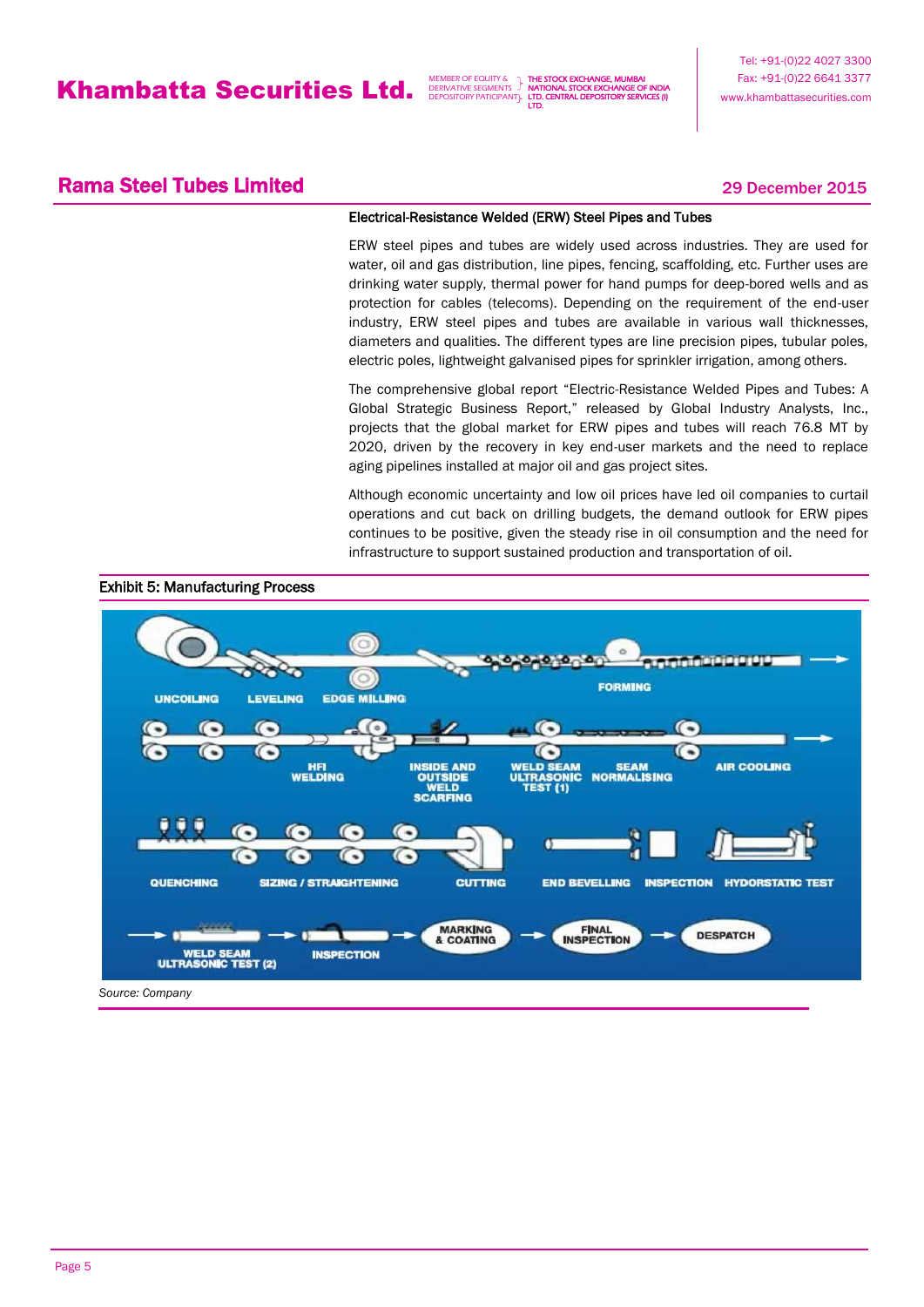THE STOCK EXCHANGE, MUMBAI NATIONAL STOCK EXCHANGE OF INDIA LTD. CENTRAL DEPOSITORY SERVICES (I) LTD.

## **Rama Steel Tubes Limited 2015** 29 December 2015

### Investment Rationale

### Installed Capacity to reach 0.34 MTPA

The shift in the steel pipe segment from seamless to ERW pipes (due to cost benefits) is one of the key reasons for the company's revenue. Rising demand from emerging segments such as airports, malls, metros, solar power and irrigation has opened up opportunities for domestic ERW steel-pipe manufacturers. Industry reports indicate that the market is likely to double in the next four years. The Indian pipe segment is among the top three manufacturing hubs after Japan and Europe. However, the penetration level of pipelines in oil & gas transportation is quite low in India, indicating a huge business opportunity. The company, sensing the opportunity, has responded in equal measures through capacity expansion and wider reach. It is focused on expansion plans. It intends to more than triple its manufacturing capacity to 340,000 TPA by 2019-20.

### Strategically-located plant helps trim logistics costs

RST recently added one more plant at Khopoli, Raigad, Maharashtra, which commenced commercial production in June 2015. The first plant has installed capacity of 36,000 TPA. Further, the company has 20 acres at Khopoli, sufficient to manufacture around 30,000 MT of pipes/tubes a month. In the next two years, it plans to enhance capacity at Khapoli to 240,000 TPA through the use of internal accruals.

The Khapoli plant benefits from its location. Aiming to eventually route most exports through this plant due to its proximity to the Jawaharlal Nehru Port, RST is currently catering to rising demand from Maharashtra and Gujarat. Assuming that it cuts transportation and logistics cost by being located closer to the port, the expense component could come down by nearly 20% (of selling and distribution expenses).

The new capacity is likely to come into production in FY 17.

### Expansion in margins likely from Q1 FY17

The market size of India's ERW pipe segment is around Rs.300 bn or 7 MT. Along with the implementation of additional capacity, RST plans to shift towards highermargin businesses. The value-added products and cost-optimization efforts at the Khapoli plant would help improve the overall margin. The management expects that per-tonne realisation would be highest at the Khapoli plant.

### Leveraging through overseas operations

In April 2015, the company set up M/s RST International Trading FZE, a whollyowned subsidiary in Dubai to open avenues for more international business in steel products. Rama Steel already has active operations in the UAE, Sudan, Ethiopia and Ghana. It anticipates that its Dubai foothold will serve as a stepping stone to other markets in European and African nations. We expect that in FY16 revenue from the subsidiary would cross Rs 600-650 mn with a PAT margin of 5-6%.

### Cleaning up the balance sheet

In FY15, long-term debt was Rs 168.5 mn. RST has immovable property at Jaypee Green, Noida. It wishes to dispose of it in the next two or three quarters. Acccording to discussion with the management, the property is expected to fetch Rs. 90 to 100 mn. This will help reduce overall debt.

Industry reports indicate that the market for steel tubes & pipe is likely to double in the next four years.

The value-added products and cost-optimization efforts at the Khapoli plant would help improve the overall margin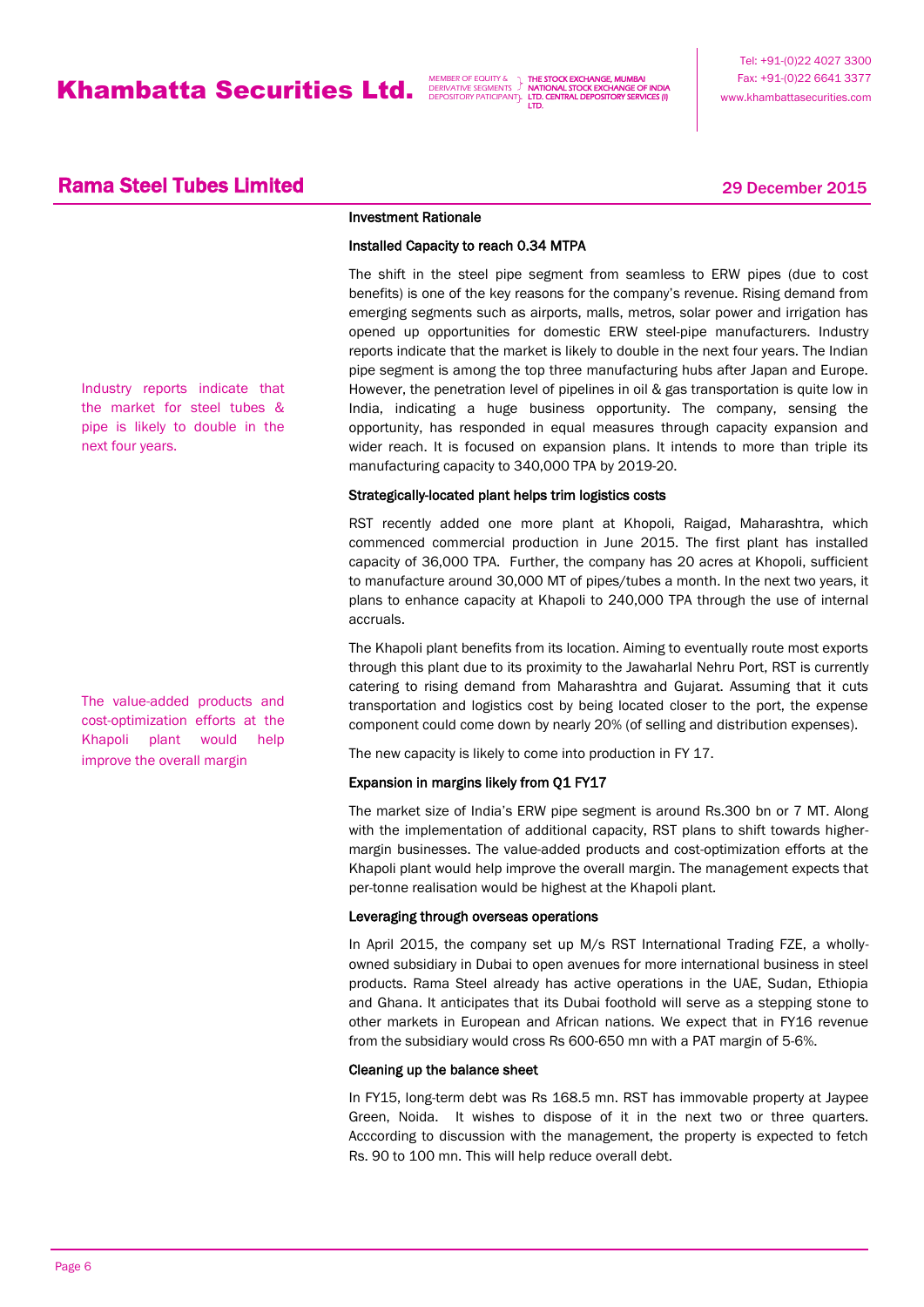THE STOCK EXCHANGE, MUMBAI NATIONAL STOCK EXCHANGE OF INDIA LTD. CENTRAL DEPOSITORY SERVICES (I) LTD.

## **Rama Steel Tubes Limited 2015** 29 December 2015

Joint venture with 25% share in profit

The company, with three other companies, has entered into a joint venture called M/s Pir Panchal Constructions Pvt Ltd. The State Power Development Corporation (in Jammu) has awarded a contract for electrification of un-electrified/ deelectrified/ partially-electrified villages of the Poonch district on a turn-key basis to this joint venture. The management expects additional profit of Rs 200 mn in the next three years through the joint venture. RST, with a 25% stake, will have Rs 50 mn additional profit, not taxable. Projects of Rs 1.5 bn have already been completed and three tenders of Rs 1 bn have been bid for; management expects around 50% of the bids to be in its favour. This would further improve the bottom line. However, due to much litigation in these contracts, payments are delayed, which is one of the worrisome factors.

### Rental income

RST has land in Gurgaon (around 1,000 sq.mtr., 20,000 sq. ft. built up). It earns rental income of Rs. 16-18 mn a year. The contracts are renewed yearly. Though the rental income is not the key business, the yield on it seems decent, bringing sort of fixed returns on the balance sheet.

### Capex cycle to bear fruit in the near future

RST has 20 acres at Khapoli (Maharashtra). The first plant has been already set up and production in FY16 is expected to be 18,000 - 20,000 tonnes (total capacity: 36,000 MTPA). As per the management discussion, production at the second plant would commence by April 2016. Hence, two plants with capacity of 36,000 MTPA each should be fully operational by FY17. We believe that the capex of previous years will now bear fruit. With the rise in land prices, specifically in Maharashtra, acquiring new land for a plant would be a costly affair. The existing units, along with additional capacity would drive growth and bear fruit.

### 2Q FY16 Financial Overview

RST reported strong figures in 2Q FY16, aided by robust volume growth. During the quarter, it reported 21% y-o-y growth in sales volumes, offset by lower realisations, resulting in subdued growth in net revenue to Rs 538 mn, against Rs 528 mn in 2Q FY15 and 497 mn in 1Q FY16. During the quarter, sales volumes grew 21% y-o-y to 13.5k tonnes, while net realisation-per-ton declined 22% y-o-y to Rs 35,315. During the quarter, RST's EBITDA grew 65.7% y-o-y and 67.1% q-o-q to Rs 34.2 mn, resulting in a 253-bp y-o-y and a 226-bp q-o-q improvement in the margin. During the quarter, EBIT grew 59.9% y-o-y and 68.9% q-o-q to Rs 25.9 mn, translating to a 181-bp y-o-y and a 175-bp q-o-q margin expansion to 4.88%. During the quarter, RST's net profit grew 64.3% y-o-y and 174.6% q-o-q to Rs 10.7 mn; consequently EPS improved to Rs 7.2 against Rs 4.4 in 2Q FY15 and Rs 2.6 in 1Q FY16. We believe scalability will improve the performance.

From the JV, the management expects additional profit of Rs 200 mn in the next three years

We believe sales volume will grow following the additional capacity, and we expect realisations to improve as demand from the construction sector is seeing a marginal improvement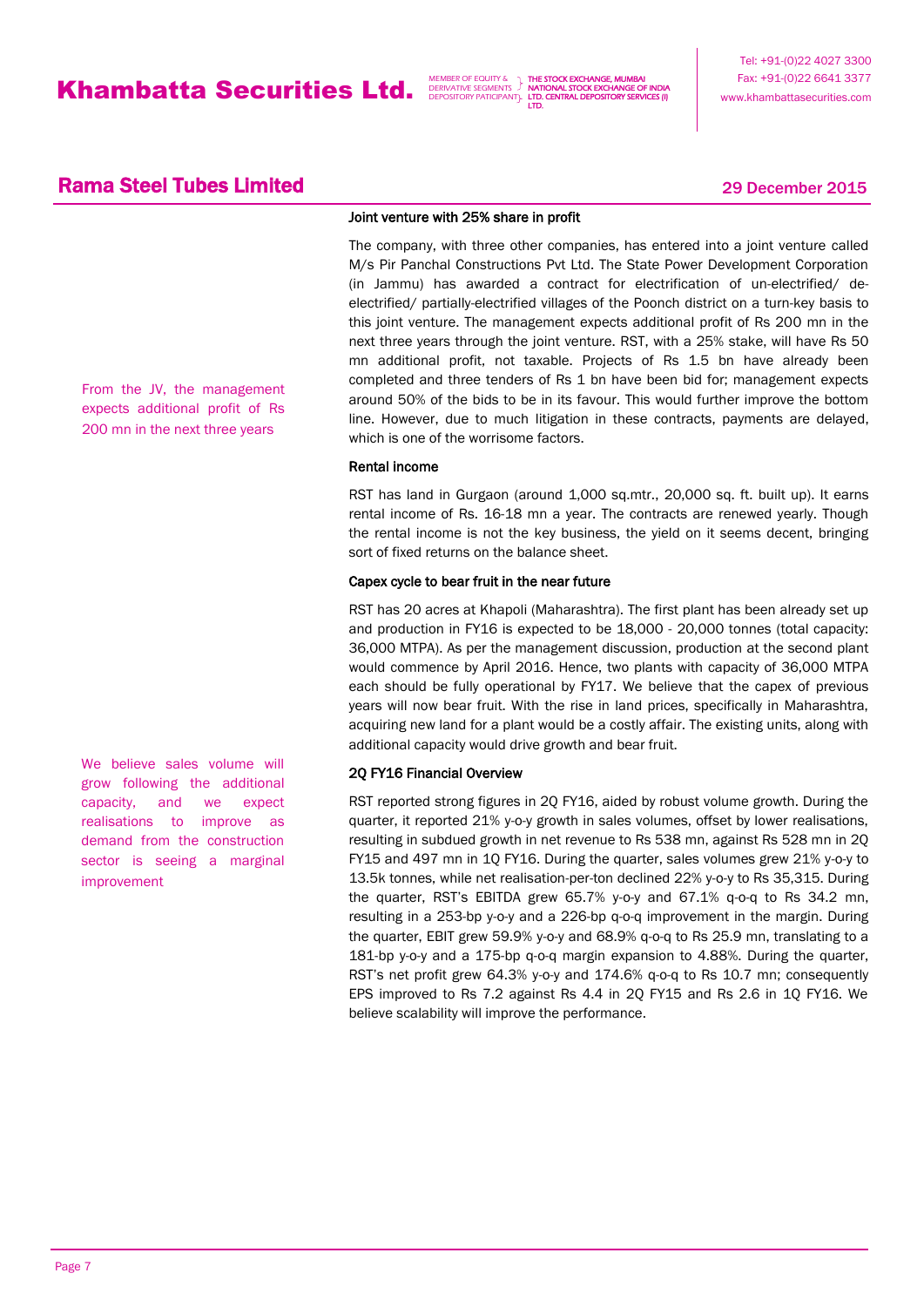THE STOCK EXCHANGE, MUMBAI **AL STOCK EXCHANGE OF** LTD. CENTRAL DEPOSITORY SERVICES (I) LTD.

## **Rama Steel Tubes Limited 2015** 29 December 2015

| <b>INR Mn</b>        | <b>10 FY16</b><br><b>20 FY15</b> |       | <b>20 FY16</b> | $Q$ -o-Q      | $Y$ -0- $Y$   |
|----------------------|----------------------------------|-------|----------------|---------------|---------------|
|                      |                                  |       |                | <b>Change</b> | <b>Change</b> |
| <b>Net Revenue</b>   | 527.9                            | 497.4 | 537.6          | 8.1%          | 1.8%          |
| <b>EBITDA</b>        | 20.7                             | 20.5  | 34.2           | 67.1%         | 65.7%         |
| <b>EBITDA</b> margin | 3.92%                            | 4%    | 6.45%          | 226bps        | 253bps        |
| <b>EBIT</b>          | 16.2                             | 15.3  | 25.9           | 68.9%         | 59.9%         |
| <b>EBIT</b> margin   | 3.07%                            | 3%    | 4.88%          | 175bps        | 181bps        |
| Adj. PAT             | 6.5                              | 3.9   | 10.7           | 174.6%        | 64.3%         |
| <b>PAT</b> margin    | 1.24%                            | $1\%$ | 2.02%          | 122bps        | 78bps         |
| Adj. EPS (Rs)        | 4.4                              | 2.6   | 7.2            | 174.6%        | 64.3%         |

*Source: Khambatta research, Company data*

### Strong volumes lead to revenue growth

RST saw a significant jump in sales volumes, especially in black steel tubes in the last two quarters, aided by Khopoli's volume. We believe sales volume will grow following the additional capacity, and we expect realisations to improve as demand from the construction sector is seeing a marginal improvement backed by the strengthening economy. We expect that the 36,000 tonnes of additional capacity in 1Q FY17 and 36,000 tonnes in 1Q FY18 at Khopoli will enhance volumes.



### Exhibit 7: Quarterly Volume and Realisation

### Volumes will be a game changer from FY16

RST Khopoli plants will be the game changer following the capacity expansion. The company is planning to expand capacity to 240,000 tonnes in the next few years, from 36,000 tonnes. RST will be adding 36,000 tons every year at Khopoli in the value-added segment. We expect capacity will grow from 99,000 tonnes to 207,000 tonnes by FY18; utilisation is expected to improve from 43% to 58% following higher utilisation at the Khopoli plants. We believe realisations have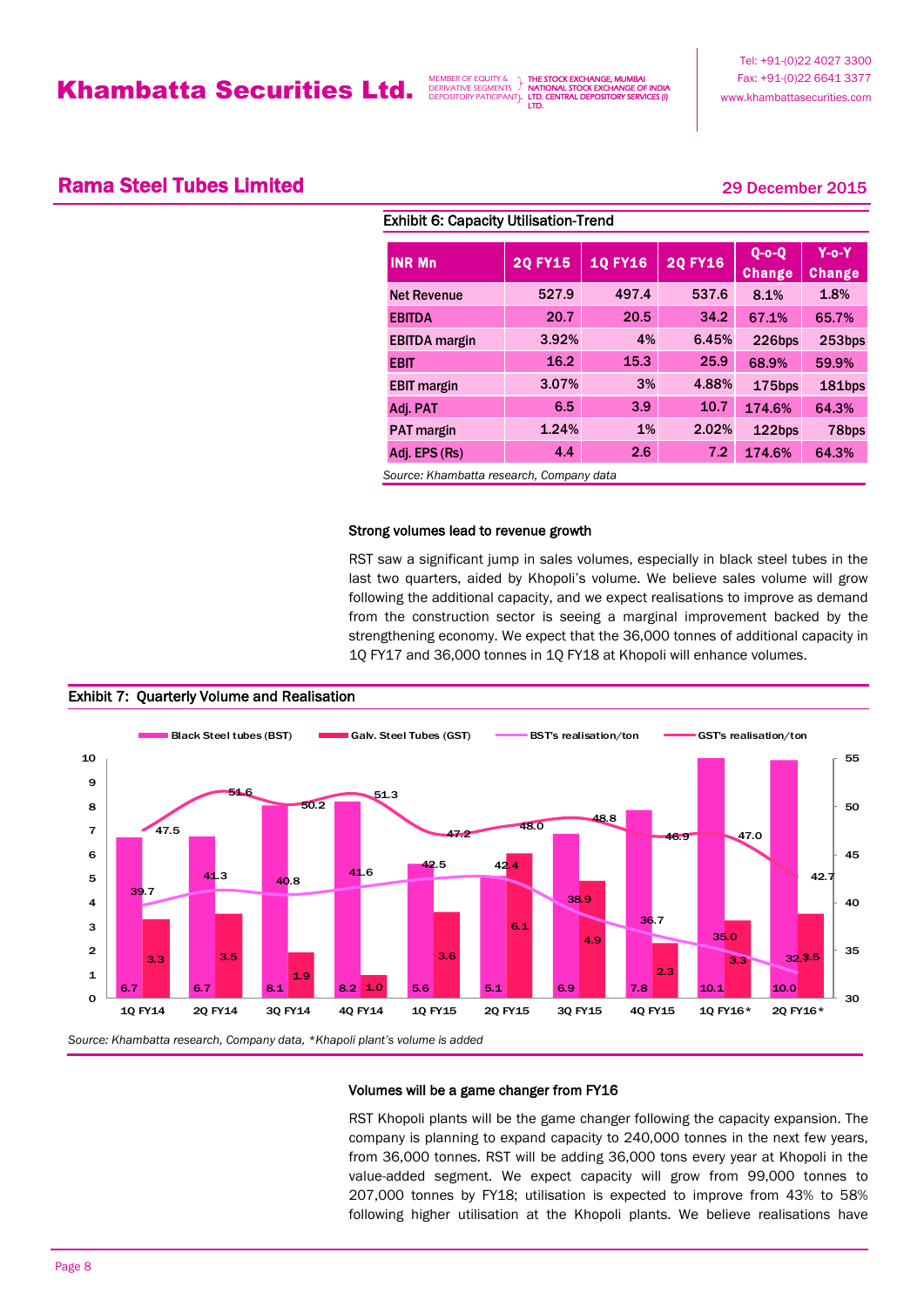THE STOCK EXCHANGE, MUMBAI NATIONAL STOCK EXCHANGE OF INDIA LTD. CENTRAL DEPOSITORY SERVICES (I) LTD.

Tel: +91-(0)22 4027 3300 Fax: +91-(0)22 6641 3377 www.khambattasecurities.com

### **Rama Steel Tubes Limited 2015** 29 December 2015

bottomed out and expect marginal improvement ahead. From FY13 to FY15, realisations were almost flat at Rs. 43,000/tonne. This plummeted to Rs. 28,500/ton in 1H FY16. however, it is likely to improve in 2H FY16. We expect a marginal improvement in realisation.

### Valuation

We expect realisation for the full year to fall by 29.2% to Rs 31,286 a ton, and climb to Rs 33,837 in FY17 and Rs 36,158 in FY18

Based on the sum-of-parts and DCF valuation methods, we arrive at a target price of Rs 1,346

We expect net revenue and EBITDA over FY15-18 to grow by 30% and 42% respectively, and adj. PAT by 155% following the addition of value-added products at Khopoli and the capacity expansion. In the same period, we expect capacity to grow by 72,000 tonnes to 207,000 tonnes (99,000 tonnes at Sahidabad and 108,000 tonnes at Khopoli). We assume that sale volumes would grow 37% following higher utilisation at the Khopoli plants while realisations would be under pressure. In FY15, the blended realisation was Rs 44,187 a ton, declining to about Rs 28,500 in 1H FY16. We expect that realisations would fall 29.2% for the full year to Rs 31,286 a ton, climbing to Rs 33,837 in FY17 and Rs 36,158 in FY18.

RST has a wholly-owned subsidiary, "M/s RST International Trading FZE", which trades in steel, pipes and tubes. In FY16, revenue is expected at about Rs 600-650 mn, with an expected PAT margin of 5%. The very experienced team, which has over two decades of experience in handling the overseas business of steel, tubes and pipes manages this business. We have assumed Rs 3.99 mn in PAT in FY18 with 10% growth over the period and valued at 15x FY18E EPS. The valuation of "M/s RST International Trading FZE" is Rs 599 mn; after a 20% holding discount, we arrive at a valuation of Rs 321 per share.

We have initiated coverage of RST at the CMP of Rs 925 a share, with a target price of Rs 1,346 a share, a 46% upside. Our target price is based on the sum-of-parts valuation methodology and the DCF valuation methodology. Having assigned a 50% weight for the sum-of-parts valuation and a 50% weight for the DCF valuation, we reach a target price of 1,346 a share. The valuation of RST's core business is Rs 1,050 a share and that of M/s RST International Trading FZE Rs 321 a share after a 20% holding discount. Our sum-of-parts valuation is Rs 1,371 and our DCF valuation is Rs 1,322, based on a WACC of 11.71% and a perpetual growth rate of 4%. At the CMP of Rs 925, we recommend a "Strong Buy", with a target price of Rs 1,346 a share, a  $\sim$  46% upside.

### Exhibit 8: Sum-of-parts valuation

| Particlular                             | Methodology            | Value<br>(INR: Mn) | <b>Value Per</b><br><b>Share</b> |
|-----------------------------------------|------------------------|--------------------|----------------------------------|
| Valuation of RSTL                       | EV/EBITDA of 12x FY18E | 1999               | 1338                             |
| <b>Total Debt</b>                       |                        | 632                | 423                              |
| Cash & Cash Equivalent                  |                        | 202                | 135                              |
| <b>Stanalone Valuation of RSTL</b>      | ٠                      |                    | 1050                             |
| Valuation of M/s RST International Trad | P/E of 15 FY18E        | 599                | 401                              |
| <b>Discount</b>                         | 20%                    | 120                | 80                               |
| Valuation of M/s RST International Trad |                        |                    | 321                              |
| <b>Fair Value of RSTL</b>               | $\blacksquare$         |                    | 1371                             |
| <b>CMP</b>                              |                        |                    | 925                              |
| Upside/Downside                         |                        |                    | 48%                              |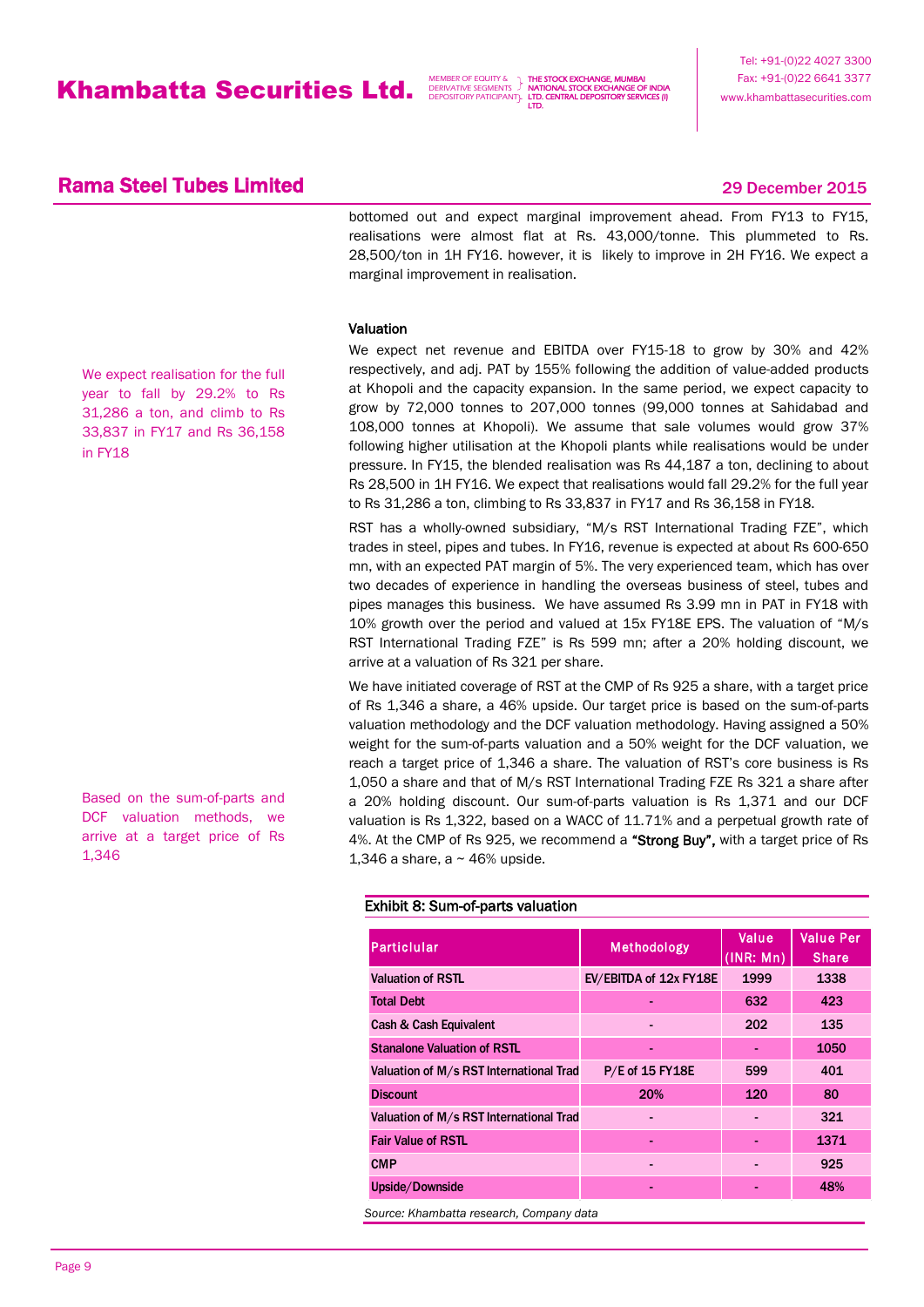THE STOCK EXCHANGE, MUMBAI NATIONAL STOCK EXCHANGE OF INDIA LTD. CENTRAL DEPOSITORY SERVICES (I) LTD.

## **Rama Steel Tubes Limited 2015** 29 December 2015

| <b>Exhibit 9: Key DCF Assumptions</b>    |        |  |  |  |  |  |
|------------------------------------------|--------|--|--|--|--|--|
|                                          |        |  |  |  |  |  |
| <b>Risk free rate</b>                    | 7.5%   |  |  |  |  |  |
| <b>Market return</b>                     | 13.0%  |  |  |  |  |  |
| <b>Risk premium</b>                      | 5.5%   |  |  |  |  |  |
| <b>Beta</b>                              | 1.00   |  |  |  |  |  |
| Cost of equity                           | 13.00% |  |  |  |  |  |
| Post-tax cost of debt                    | 8.9%   |  |  |  |  |  |
| Weight of equity                         | 68.6%  |  |  |  |  |  |
| Weight of debt                           | 31.4%  |  |  |  |  |  |
| <b>WACC</b>                              | 11.71% |  |  |  |  |  |
| <b>Perpetual Growth Rate</b>             | 4.0%   |  |  |  |  |  |
| Source: Khambatta research, Company data |        |  |  |  |  |  |

### Exhibit 10: DCF Calculation

| <b>DCF Elements</b>                      | Value in: mn |
|------------------------------------------|--------------|
| PV of Forcast Period up to 2030E         | 1,755        |
| <b>PV of Terminal Value</b>              | 650          |
| <b>Enterprise Value</b>                  | 2,405        |
| <b>Net Debt</b>                          | 430          |
| <b>Implied Equity Value</b>              | 1,975        |
| O/S Shares                               | 1.5          |
| Price/Share (Rs)                         | 1,322        |
| Source: Khambatta research, Company data |              |

### Exhibit 11: Weights of SOTP and DCF

| Methodologies                   | <b>Weights</b> | <b>Price</b> | <b>Target Price</b> |
|---------------------------------|----------------|--------------|---------------------|
| <b>SOTP Valuation</b>           | 50%            | 1,371        | 686                 |
| <b>DCF Valuation Using FCFF</b> | 50%            | 1,322        | 661                 |
| <b>Target Price</b>             | -              | -            | 1,346               |
| <b>Current Price</b>            | -              |              | 925                 |
| <b>Upside</b>                   | -              | -            | 46%                 |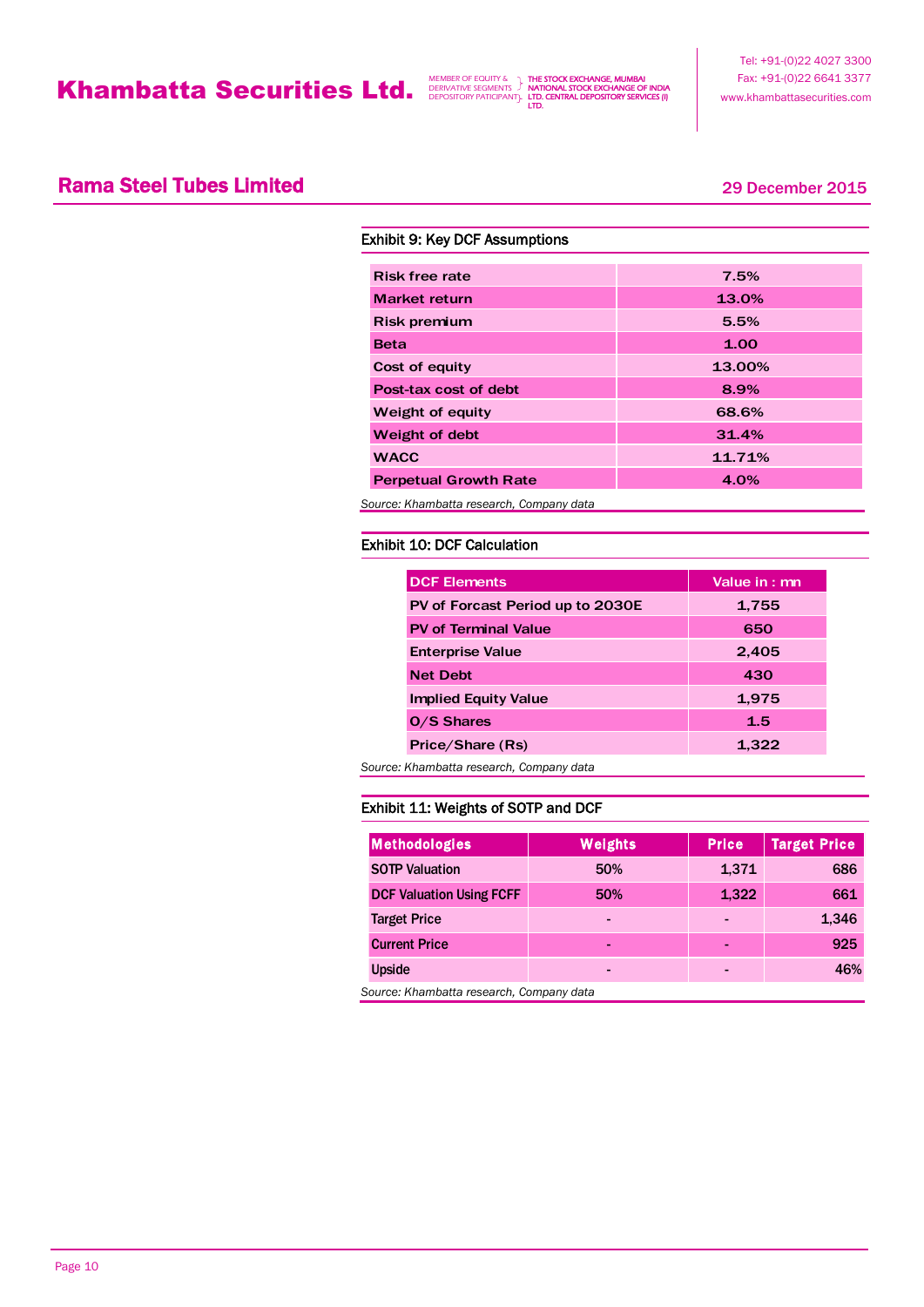THE STOCK EXCHANGE, MUMBAI **VAL STOCK EXCHANGE OF** LTD. CENTRAL DEPOSITORY SERVICES (I) LTD.

Tel: +91-(0)22 4027 3300 Fax: +91-(0)22 6641 3377 www.khambattasecurities.com

## **Rama Steel Tubes Limited 2015** 29 December 2015



### Global construction Industry

The world global construction market is US \$7.2 tn; China, the USA and Japan have 15%, 14% and 9% market shares, respectively. India is in the 4th position, with a 5% market share. According to one study, global construction will grow 5.5% while China and India will grow 8.84%, the US will grow 6%, Japan's and France's growth rate will decline to 1.1% and 2.3% respectively, and the rest of the world will grow 4.2%. At present, the Indian construction market is US \$360 bn, expected at US \$840 bn by 2020, with a growth rate of 8.84%. This creates huge headroom for steel tubes and pipe demand in India and across the globe.

### Key Focus on 12th Five-year Plan

Most Indian companies are banking on infrastructure expenditure of US \$1 trillion in the 12th Five-year Plan. According to India's 12th Five-year Plan (2012-17) document, the two most important segments of construction are infrastructure and housing. Since infrastructure spending is expected to go up to 9% of gross domestic product (GDP) or US \$1 trillion for the Plan period (2012-17), this should translate into incremental growth for steel industry.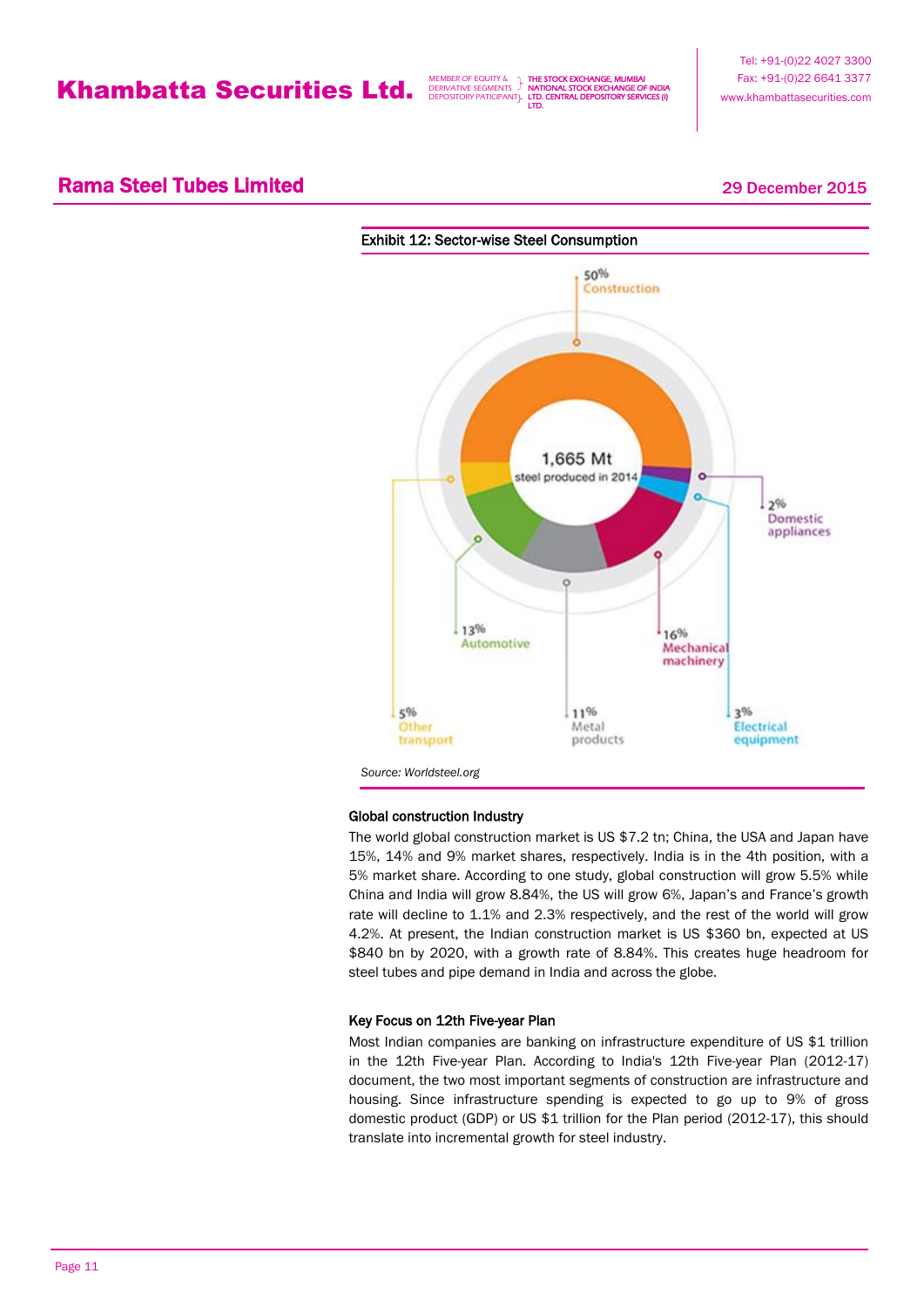THE STOCK EXCHANGE, MUMBAI NATIONAL STOCK EXCHANGE OF INDIA LTD. CENTRAL DEPOSITORY SERVICES (I) LTD.

## **Rama Steel Tubes Limited 2015** 29 December 2015

### Financial Statements

| <b>Exhibit 13: Income Statement</b> |                |             |             |              |              |                |
|-------------------------------------|----------------|-------------|-------------|--------------|--------------|----------------|
| <b>INR</b> mn                       | <b>FY13</b>    | <b>FY14</b> | <b>FY15</b> | <b>FY16E</b> | <b>FY17E</b> | <b>FY18E</b>   |
| <b>Net Revenue</b>                  | 1,852          | 1,813       | 1,924       | 2,106        | 3,146        | 4,194          |
| <b>Y-o-Y Growth</b>                 | 20.5%          | $-2.1%$     | 6.1%        | 9.4%         | 49.4%        | 33.3%          |
| <b>EBITDA</b>                       | 32.3           | 51.7        | 57.6        | 99.7         | 133.0        | 166.6          |
| <b>EBITDA Margin</b>                | 1.8%           | 2.9%        | 3.1%        | 4.9%         | 4.4%         | 4.1%           |
| Depreciation                        | 17.9           | 17.7        | 22.6        | 24.8         | 28.0         | 33.6           |
| <b>EBIT</b>                         | 14.5           | 34.0        | 35.0        | 74.9         | 105.1        | 132.9          |
| <b>EBIT Margin</b>                  | 0.8%           | 1.9%        | 1.9%        | 3.7%         | 3.5%         | 3.3%           |
| <b>Interest</b>                     | 54.1           | 45.6        | 52.7        | 66.6         | 68.8         | 84.4           |
| Other Income                        | 55.7           | 31.2        | 23.9        | 27.2         | 42.1         | 58.3           |
| <b>PBT</b>                          | 16.0           | 19.5        | 6.1         | 35.5         | 78.5         | 106.9          |
| Tax                                 | 4.9            | 3.1         | 1.8         | 8.9          | 19.6         | 26.7           |
| <b>PAT</b>                          | 11.1           | 16.4        | 4.3         | 26.7         | 58.8         | 80.2           |
| PAT margin                          | 0.6%           | 0.9%        | 0.2%        | 1.3%         | 1.9%         | 1.9%           |
| Adjustment                          | $\blacksquare$ | 0.6         | 0.5         |              |              | $\blacksquare$ |
| <b>Adjusted PAT</b>                 | 11.1           | 17.1        | 4.8         | 26.7         | 58.8         | 80.2           |
| Adj. EPS (Rs)                       | 44.5           | 68.6        | 3.2         | 17.9         | 39.4         | 53.7           |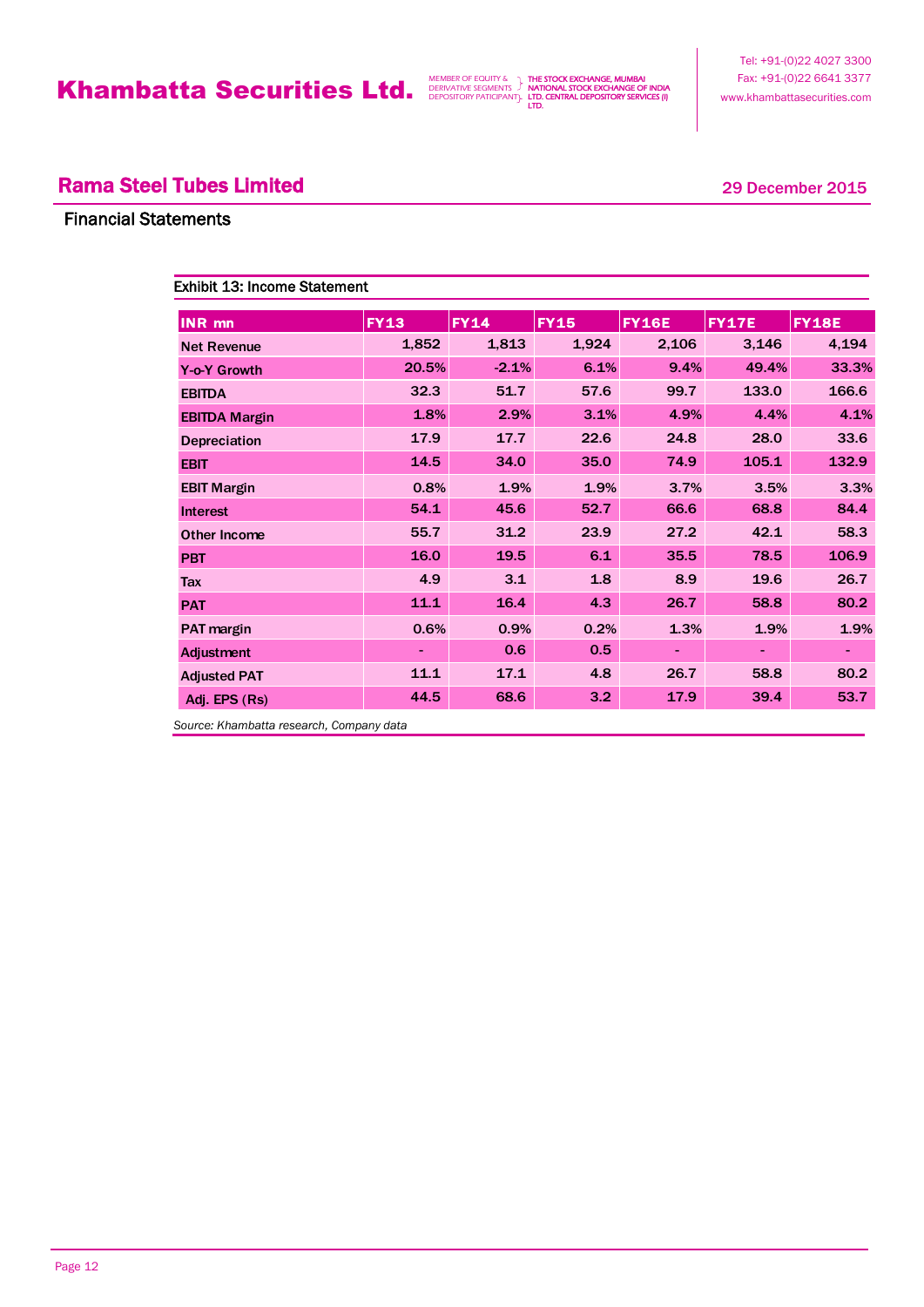THE STOCK EXCHANGE, MUMBAI NATIONAL STOCK EXCHANGE OF INDIA LTD. CENTRAL DEPOSITORY SERVICES (I) LTD.

Tel: +91-(0)22 4027 3300 Fax: +91-(0)22 6641 3377 www.khambattasecurities.com

## **Rama Steel Tubes Limited 2015** 29 December 2015

| <b>Exhibit 14: Balance Sheet</b>     |             |             |             |              |         |              |  |
|--------------------------------------|-------------|-------------|-------------|--------------|---------|--------------|--|
| <b>INR</b> mn                        | <b>FY13</b> | <b>FY14</b> | <b>FY15</b> | <b>FY16E</b> | FY17E   | <b>FY18E</b> |  |
| <b>Share Capital</b>                 | 2.5         | 2.5         | 14.9        | 14.9         | 14.9    | 14.9         |  |
| <b>Reserve &amp; Surplus</b>         | 166.5       | 197.9       | 192.0       | 218.7        | 277.5   | 357.7        |  |
| <b>Networth</b>                      | 169.0       | 200.4       | 207.0       | 233.6        | 292.5   | 372.6        |  |
| <b>Total Debt</b>                    | 410.9       | 394.6       | 632.3       | 663.4        | 743.6   | 982.8        |  |
| Net deferred Tax Liabilities         | 8.6         | 6.5         | 2.7         | 4.1          | 6.1     | 8.0          |  |
| <b>Long Term Debt</b>                | 95.8        | 91.4        | 168.5       | 168.5        | 108.5   | 108.5        |  |
| <b>Other non-current Liabilities</b> |             |             |             |              |         |              |  |
| <b>Total non-current Liabilities</b> | 104.4       | 97.9        | 171.2       | 172.6        | 114.5   | 116.5        |  |
| <b>Short Term Debt</b>               | 315.1       | 303.2       | 463.8       | 495.0        | 635.1   | 874.3        |  |
| <b>Sundry Creditiors</b>             | 54.2        | 74.4        | 23.4        | 43.4         | 56.0    | 78.3         |  |
| <b>Other current Liabilities</b>     | 58.3        | 70.7        | 96.5        | 78.2         | 98.8    | 133.9        |  |
| <b>Current Liabilities</b>           | 427.6       | 448.3       | 583.7       | 616.6        | 789.9   | 1,086.6      |  |
| <b>Total Libilities</b>              | 701.1       | 746.6       | 961.9       | 1,022.7      | 1,196.9 | 1,575.7      |  |
|                                      |             |             |             |              |         |              |  |
| <b>Net Fixed Assets</b>              | 152.8       | 144.6       | 118.1       | 157.1        | 191.5   | 309.9        |  |
| <b>CWIP</b>                          | 1.9         | 6.1         | 63.8        | 62.4         | 64.9    | 142.5        |  |
| <b>Non Current Investment</b>        | 23.8        | 28.6        | 127.4       | 134.0        | 168.5   | 223.8        |  |
| Other non-current assets             | 79.9        | 96.6        | 11.4        | 15.6         | 22.8    | 35.2         |  |
| <b>Total Non-current Assets</b>      | 258.4       | 275.9       | 320.6       | 369.1        | 447.8   | 711.4        |  |
| <b>Current Investment</b>            |             |             |             |              |         |              |  |
| Cash & Bank Balance                  | 21.4        | 22.4        | 74.5        | 82.6         | 44.1    | 17.5         |  |
| <b>Loan &amp; Advances</b>           | 25.1        | 63.8        | 199.0       | 173.7        | 174.9   | 105.6        |  |
| <b>Inventories</b>                   | 164.7       | 207.2       | 256.2       | 249.2        | 325.5   | 456.6        |  |
| <b>Sundry Debtors</b>                | 166.0       | 175.8       | 111.3       | 128.6        | 179.3   | 249.4        |  |
| <b>Other current Assets</b>          | 65.4        | 1.5         | 0.2         | 19.6         | 25.3    | 35.2         |  |
| <b>Total Current Assets</b>          | 442.7       | 470.6       | 641.2       | 653.6        | 749.2   | 864.3        |  |
| <b>Net current Assets</b>            | 15.1        | 22.3        | 57.6        | 37.1         | (40.7)  | (222.3)      |  |
| <b>Total Assets</b>                  | 701.1       | 746.6       | 961.9       | 1,022.7      | 1,196.9 | 1,575.7      |  |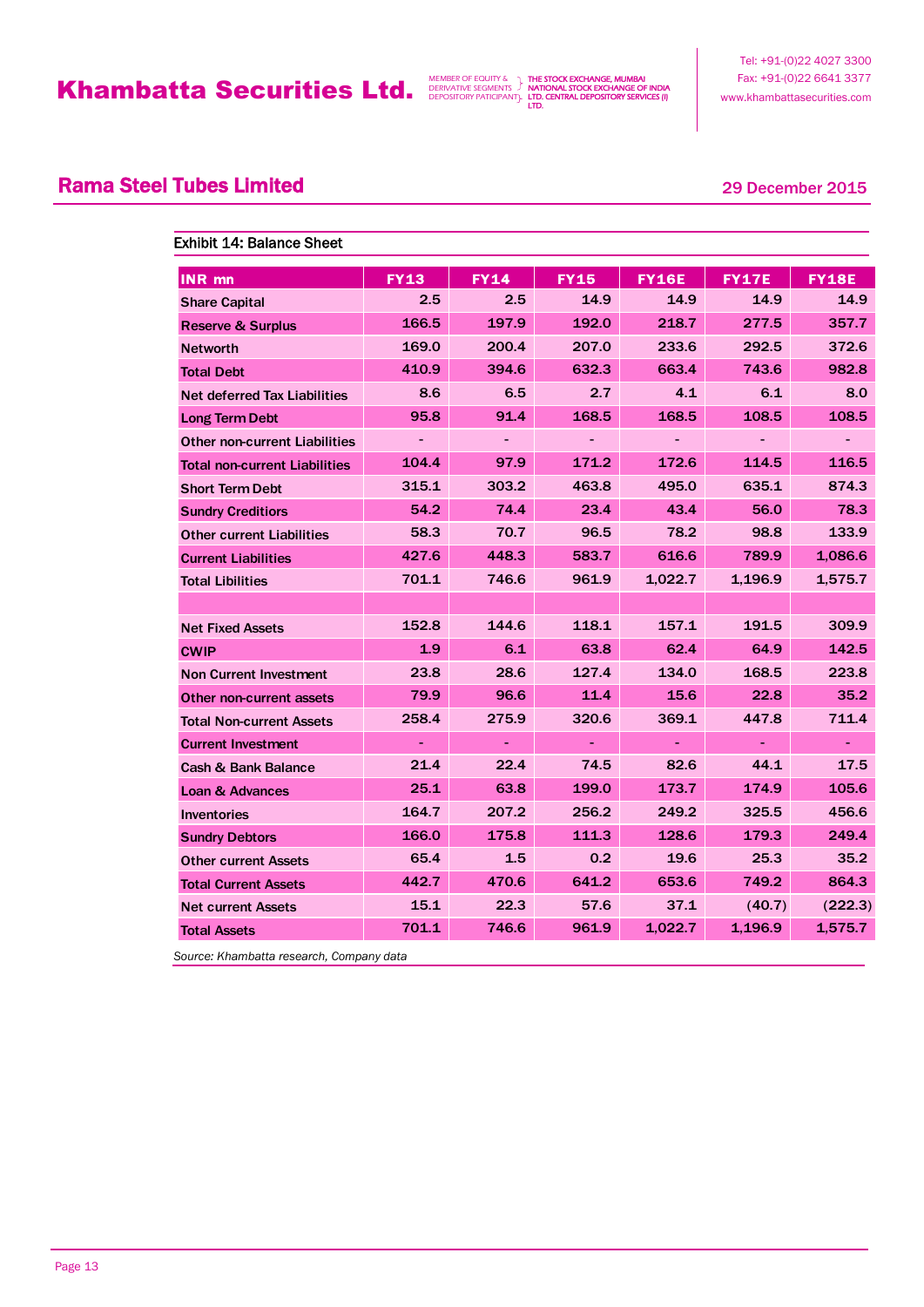THE STOCK EXCHANGE, MUMBAI NATIONAL STOCK EXCHANGE OF INDIA LTD. CENTRAL DEPOSITORY SERVICES (I) LTD.

Tel: +91-(0)22 4027 3300 Fax: +91-(0)22 6641 3377 www.khambattasecurities.com

## **Rama Steel Tubes Limited 2015** 29 December 2015

|  | <b>Exhibit 15: Ratio Analysis</b> |
|--|-----------------------------------|
|  |                                   |

| <b>Particulars</b>        | <b>FY13</b> | <b>FY14</b> | <b>FY15</b> | <b>FY16E</b> | FY17E  | <b>FY18E</b> |
|---------------------------|-------------|-------------|-------------|--------------|--------|--------------|
| EPS (Rs)                  | 7.4         | 11.4        | 3.2         | 17.9         | 39.4   | 53.7         |
| CEPS (Rs)                 | 19.4        | 23.3        | 18.4        | 34.5         | 58.1   | 76.2         |
| <b>Book Value (Rs)</b>    | 113.2       | 134.2       | 138.6       | 156.4        | 195.8  | 249.5        |
| Long Term $D/E(x)$        | 0.6         | 0.5         | 0.8         | 0.7          | 0.4    | 0.3          |
| Total $D/E(x)$            | 2.43        | 1.97        | 3.05        | 2.84         | 2.54   | 2.64         |
| <b>Inventory Days</b>     | 33.0        | 42.9        | 50.1        | 45.3         | 39.4   | 41.4         |
| <b>Debtor Days</b>        | 10.9        | 15.4        | 4.6         | 7.9          | 6.8    | 7.1          |
| <b>Creditor Days</b>      | 33.3        | 35.8        | 21.7        | 23.0         | 21.6   | 22.6         |
| <b>ROACE</b>              | 1.7%        | 5.1%        | 3.9%        | 6.5%         | 8.2%   | 8.3%         |
| <b>ROAE</b>               | 6.8%        | 9.2%        | 2.4%        | 12.1%        | 22.4%  | 24.1%        |
| <b>ROAA</b>               | 1.4%        | 4.1%        | 3.2%        | 5.7%         | 7.1%   | 7.2%         |
| <b>Dupont Analysis</b>    |             |             |             |              |        |              |
| <b>Tax Burden</b>         | 0.69        | 0.70        | 0.56        | 0.75         | 0.75   | 0.75         |
| <b>Interest Burden</b>    | 1.11        | 0.72        | 0.25        | 0.47         | 0.75   | 0.80         |
| <b>EBIT M</b>             | 1%          | 2%          | 2%          | 4%           | 3%     | 3%           |
| Assets T/O                | 2.60        | 2.48        | 2.19        | 2.05         | 2.73   | 2.90         |
| <b>Finanical Leverage</b> | 4.28        | 3.92        | 4.19        | 4.50         | 4.22   | 4.17         |
| <b>ROAE</b>               | 6.77%       | 9.24%       | 2.36%       | 12.10%       | 22.37% | 24.10%       |
| <b>Valuation Ratio</b>    |             |             |             |              |        |              |
| PE(x)                     | 124.67      | 80.92       | 286.68      | 51.79        | 23.47  | 17.23        |
| EV/EBITDA(x)              | 44.99       | 28.02       | 25.61       | 14.71        | 10.86  | 8.84         |
| Cash $P/E(x)$             | 47.71       | 39.67       | 50.33       | 26.84        | 15.90  | 12.14        |
| Price/book value $(x)$    | 8.17        | 6.89        | 6.67        | 5.91         | 4.72   | 3.71         |
| EV/sales(x)               | 0.80        | 0.81        | 0.79        | 0.72         | 0.48   | 0.37         |
| Margin                    |             |             |             |              |        |              |
| <b>EBITDA</b> margin      | 1.8%        | 2.9%        | 3.1%        | 4.9%         | 4.4%   | 4.1%         |
| <b>EBIT</b> margin        | 0.8%        | 1.9%        | 1.9%        | 3.7%         | 3.5%   | 3.3%         |
| Adj. PAT margin           | 0.6%        | 0.9%        | 0.3%        | 1.3%         | 1.9%   | 1.9%         |

*Source: Khambatta research, Company data*

Key risks

- The Khopoli expansion would cater to the export market as well as the local market. If the global economy does not improve now, the risk of under-utilization would change our revenue and profitability projections.
- The Sahidabad plant is facing an acute power shortage as the company primarily depends on government power supply. We assume power supply will remain at the current level. Any major shortfall in power supply at the Sahibabad plant might change our projection and profitability estimates.
- RST's products are primarily linked to economic growth. We assume an uptrend in the economic cycle for the next few years. Any major delay in an economic pick-up may impact our assumptions.
- Slowing domestic demand has dented realisations in the last few quarters. We believe that demand will improve following more construction activity and the Power-to-All programme by 2022. We project a marginal improvement in realizations based on the above assumption; any major delay in demand turning up would impact our projection.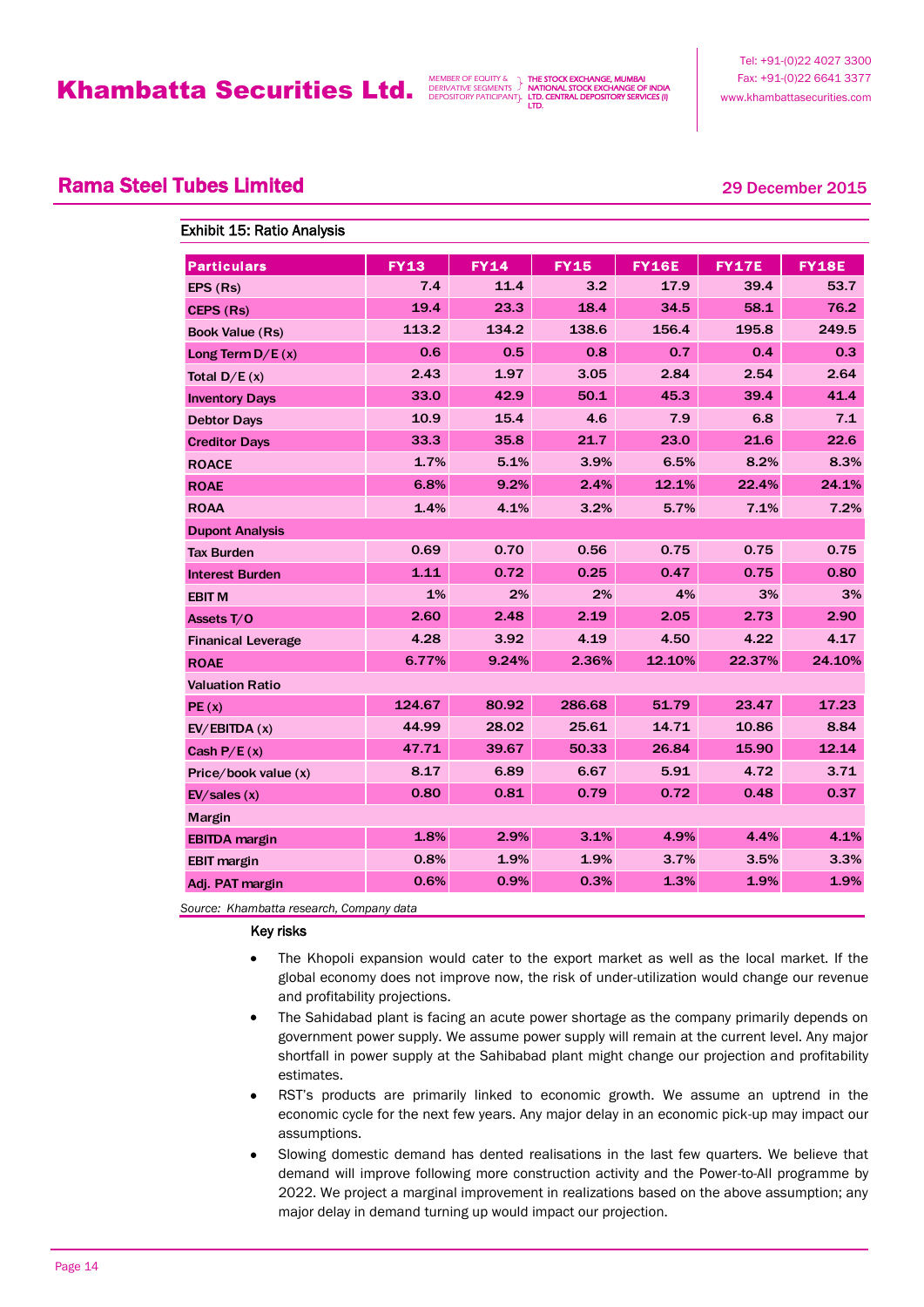THE STOCK EXCHANGE, MUMBAI **AL STOCK EXCHANGE OF** NATIO<br>LTD. CI LTD.

## **Rama Steel Tubes Limited 2015** 29 December 2015

Guide to Khambatta's research approach

#### Valuation methodologies

We apply the following absolute/relative valuation methodologies to derive the 'fair value' of the stock as a part of our fundamental research:

DCF: The Discounted Cash Flow (DCF) method values an estimated stream of future free cash flows discounted to the present day, using a company's WACC or cost of equity. This method is used to estimate the attractiveness of an investment opportunity and as such provides a good measure of the company's value in absolute terms. There are several approaches to discounted cash flow analysis, including Free Cash Flow to Firm (FCFF), Free Cash Flow to Equity (FCFE) and the Dividend Discount Model (DDM). The selection of a particular approach depends on the particular company being researched and valued.

ERE: The Excess Return to Equity (ERE) method takes into consideration the absolute value of a company's return to equity in excess of its cost of equity discounted to the present day using the cost of equity. This methodology is more appropriate for valuing banking stocks than FCFF or FCFE methodologies.

Relative valuation: In relative valuation, various comparative multiples or ratios including Price/Earnings, Price/Sales, EV/Sales, EV/EBITDA, Price/Book Value are used to assess the relative worth of companies which operate in the same industry/industries and are thereby in the same peer group. Generally our approach involves the use of two multiples to estimate the relative valuation of a stock.

*Other methodologies such as DuPont Analysis, CFROI, NAV and Sum-of-the-Parts (SOTP) are applied where appropriate.*

#### Stock ratings

*Strong Buy recommendations* are expected to improve, based on consideration of the fundamental view and the currency impact (where applicable) by at least 15%.

*Market-perform recommendations* are expected to improve, based on consideration of the fundamental view and the currency impact (where applicable) between 5% and 15%.

*Underperform recommendations* are expected to improve up to 5% or deteriorate, based on consideration of the fundamental view and the currency impact (where applicable).

#### Analyst Certification

I/We, Research Analysts and authors, hereby certify that all of the views expressed in this research report accurately reflect our views about the subject securities. We also certify that no part of our compensation was, is, or will be directly or indirectly related to the specific recommendation(s) or view(s) in this report.

#### Terms & Conditions and Other Disclosures:

Khambatta Securities Limited (Khambatta Securities) is a full-service, integrated merchant banking and is, inter alia, engaged in the business of stock brokering and distribution of financial products.

Khambatta Securities is one of the merchant bankers. We and our associates might have investment banking and other business relationship with companies covered by our Investment Research Department. Khambatta Securities generally prohibits its analysts, persons reporting to analysts and their relatives from maintaining a financial interest in the securities or derivatives of any companies that the analysts cover.

The information and opinions in this report have been prepared by Khambatta Securities and are subject to change without any notice. The report and information contained herein is strictly confidential and meant solely for the selected recipient and may not be altered in any way, transmitted to, copied or distributed, in part or in whole, to any other person or to the media or reproduced in any form, without prior written consent of Khambatta Securities. While we would endeavor to update the information herein on a reasonable basis. Khambatta Securities is under no obligation to update or keep the information current. Also, there may be regulatory, compliance or other reasons that may prevent Khambatta Securities from doing so.

This report is based on information obtained from public domain and is believed to be reliable, but no independent verification has been made nor is its accuracy or completeness guaranteed. This report and information herein is solely for informational purpose and shall not be used or considered as an offer document or solicitation of offer to buy or sell or subscribe for securities or other financial instruments. Though disseminated to all the customers simultaneously, not all customers may receive this report at the same time. Khambatta Securities will not treat recipients as customers by virtue of their receiving this report. Nothing in this report constitutes investment, legal, accounting and tax advice or a representation that any investment or strategy is suitable or appropriate to your specific circumstances. The securities discussed and opinions expressed in this report may not be suitable for all investors, who must make their own investment decisions, based on their own investment objectives, financial positions and needs of specific recipient. This may not be taken in substitution for the exercise of independent judgment by any recipient. The recipient should independently evaluate the investment risks. The value and return on investment may vary because of changes in interest rates, foreign exchange rates or any other reason. Khambatta Securities accepts no liabilities whatsoever for any loss or damage of any kind arising out of the use of this report. Past performance is not necessarily a guide to future performance. Investors are advised to understand the risks associated before investing in the securities markets. Actual results may differ materially from those set forth in projections. Forward-looking statements are not predictions and may be subject to change without notice.

Khambatta Securities or its associates might have received any compensation from the companies mentioned in the report during the period preceding twelve months from the date of this report for services in respect of investment banking or merchant banking, brokerage services or other advisory services.